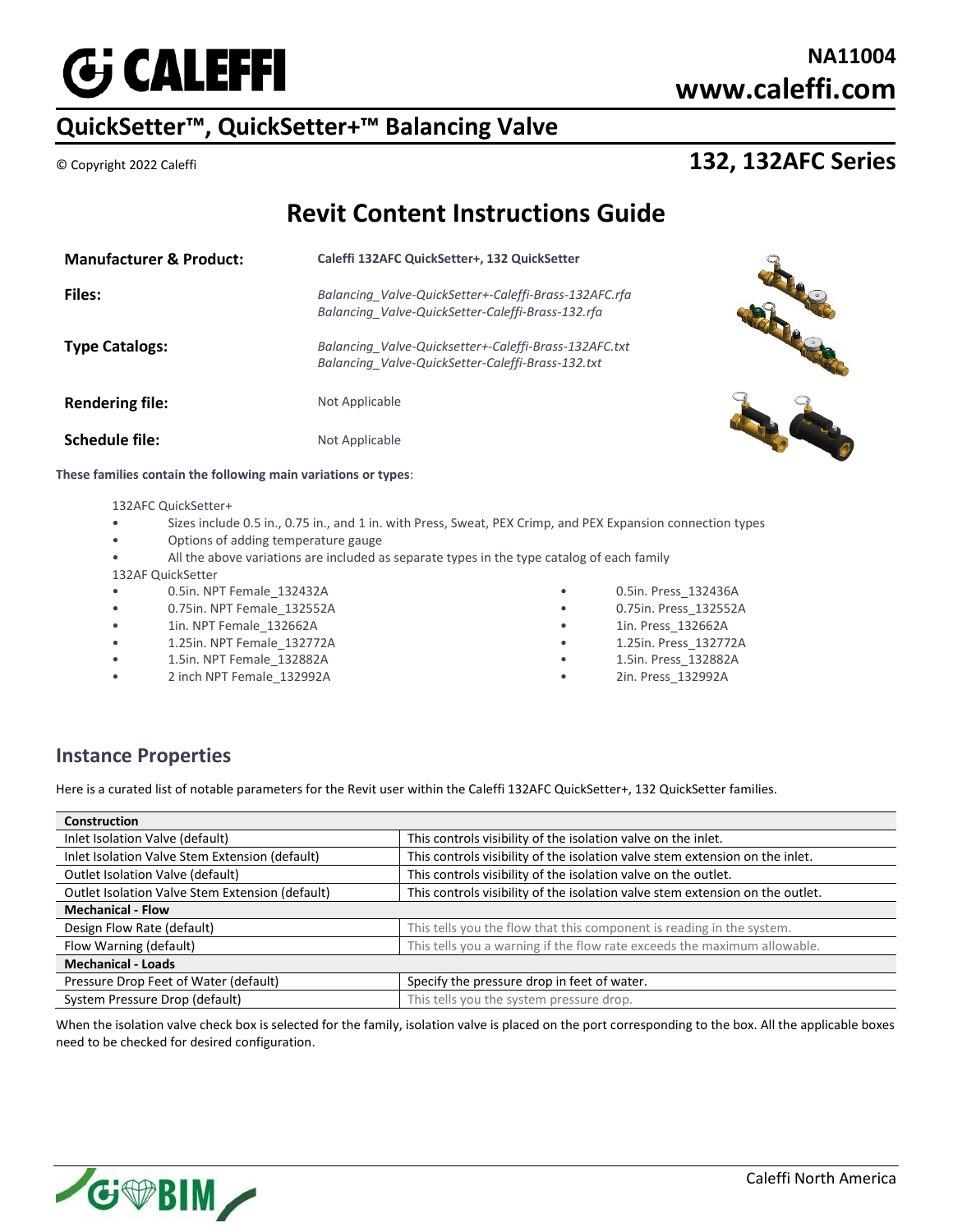## **Type Properties**

Here is a curated list of notable parameters for the Revit user within the Caleffi 132AFC QuickSetter+, 132 QuickSetter family.

#### 132AFC QuickSetter+

| <b>Identity Data</b> |                                                                                              |
|----------------------|----------------------------------------------------------------------------------------------|
| <b>Assembly Code</b> | D3040                                                                                        |
| Contact URL*         | http://www.caleffi.com/usa/en-us/contacts/contact-us                                         |
| Copyright*           | ©Caleffi North America                                                                       |
| Cost                 |                                                                                              |
| Description          | Balancing Valve with Flow Meter and Temperature Gauge                                        |
| Family Version*      |                                                                                              |
| Keynote              |                                                                                              |
| Manufacturer         | Caleffi North America, Inc.                                                                  |
| Model                | 132633AFC                                                                                    |
| Product Page URL*    | https://www.caleffi.com/usa/en-us/catalogue/quicksettertm-balancing-valve-low-lead-132434afc |
| <b>Type Comments</b> |                                                                                              |
| Type Image           |                                                                                              |
| Series*              | 132AFC Series                                                                                |
| Standards*           | NSF/ANSI/CAN 372, ASTM F 1807, ASTM F 1960                                                   |
| URL                  | https://www.caleffi.com/usa/en-us                                                            |

Halftone text in the property tables indicates that the value is locked from editing. \*Indicates Shared Parameter and can be scheduled

#### 132 QuickSetter

| <b>Identity Data</b> |                                                                                  |
|----------------------|----------------------------------------------------------------------------------|
| Assembly Code        | D3040                                                                            |
| Contact URL*         | http://www.caleffi.com/usa/en-us/contacts/contact-us                             |
| Copyright*           | ©Caleffi North America                                                           |
| Cost                 |                                                                                  |
| Description          | Balancing Valve with Flow Meter                                                  |
| Family Version*      |                                                                                  |
| Keynote              |                                                                                  |
| Manufacturer         | Caleffi North America, Inc.                                                      |
| Model                | 132432A                                                                          |
| Product Page URL*    | http://www.caleffi.com/usa/en-us/catalogue/quicksettertm-balancing-valve-132432a |
| <b>Type Comments</b> |                                                                                  |
| Type Image           |                                                                                  |
| Series*              | 132 Series                                                                       |
| URL                  | https://www.caleffi.com/usa/en-us                                                |

### **Rendering**

Note: Standard Caleffi materials are imported. These may be modified, but please ensure that the modification selection matches an actual manufacturer supplied option.

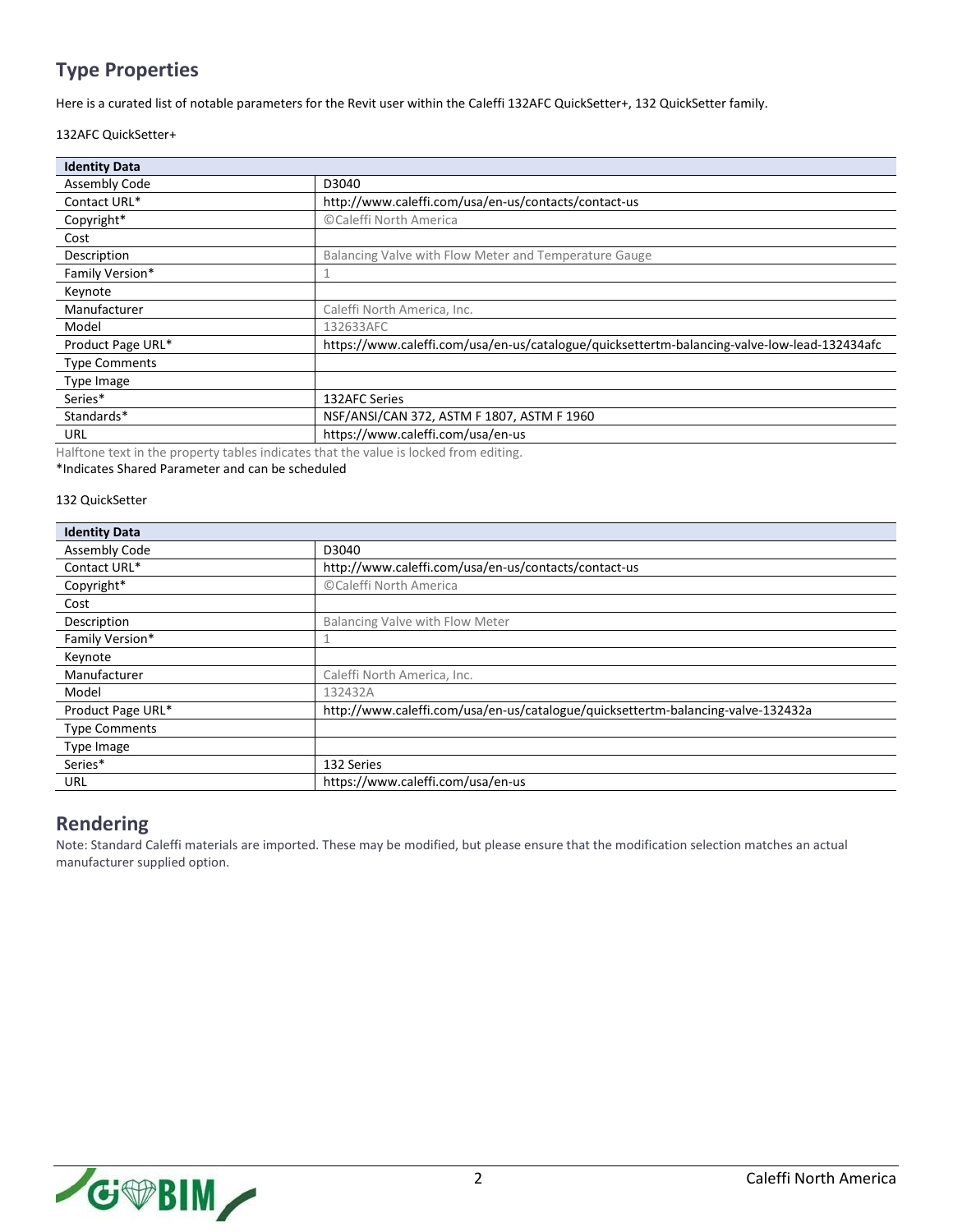### **Loading and Placing into the Project**

To work with the Caleffi 132AFC QuickSetter+, 132 QuickSetter in Revit, a family and a type catalog are provided. Navigate to the Insert Tab > Load Family button on the Revit ribbon to load the family. Be sure the type catalog (.txt) file is located in the same folder as the family you are loading.

Please ensure that the visibility settings within the project are modified to have the Piping category visible.





*Figure 1 - Insert Tab > Load Family Figure 2 - Visibility/Graphic Overrides*



*Figure 3 - Caleffi 132AFC QuickSetter+, 132 QuickSetter*

- A. QuickSetter+ with 1 in. PEX Expansion connection with temperature gauge
- B. QuickSetter+ with 1 in. PEX Crimp connection without temperature gauge
- C. QuickSetter+ with 1 in. Press connection with temperature gauge
- D. QuickSetter+ with 1 in. Sweat connection without temperature gauge
- E. QuickSetter+ with 1 in. PEX Expansion connection with temperature gauge, with isolation valve at inlet
- F. QuickSetter+ with 1 in. PEX Crimp connection without temperature gauge, with isolation valve at outlet
- G. QuickSetter+ with 1 in. Press connection with temperature gauge, with isolation valve at inlet and outlet
- H. QuickSetter+ with 1 in. Sweat connection without temperature gauge, with isolation valve with stem extension at outlet
- I. QuickSetter with 1.25 in. FNPT connection
- J. QuickSetter with 1 in. Press connection with Insulation Shell
- K. QuickSetter with 0.75 in. Press connection



.